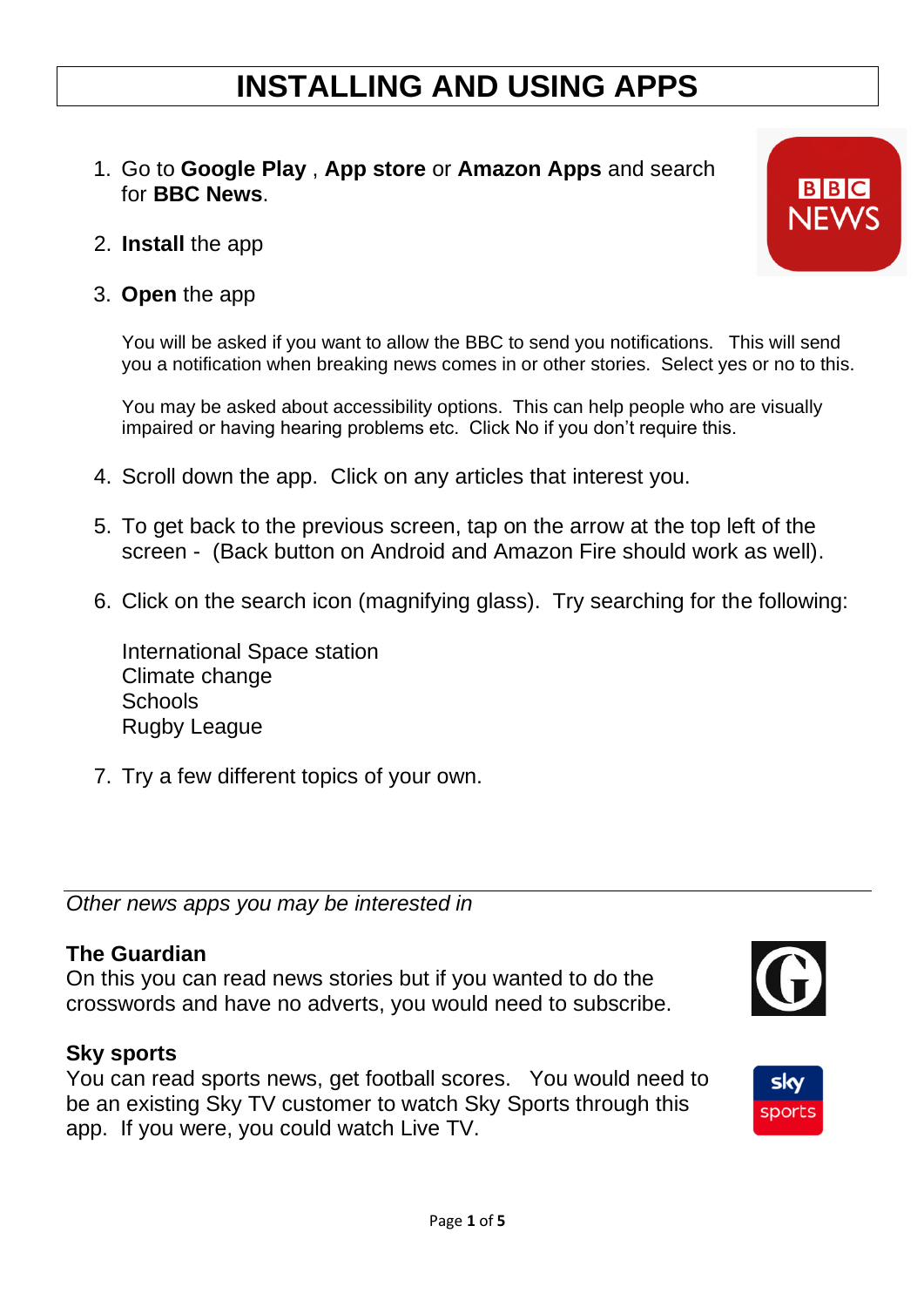# **Catch up TV**





You need a TV licence to watch ANY BBC iPlayer content.

You can access all the other channels without a TV licence as long as you do **NOT** watch live TV on them.

You can get more information about TV Licensing from: [https://www.tvlicensing.co.uk/check-if-you-need-one/topics/Live-TV-and-how-you](https://www.tvlicensing.co.uk/check-if-you-need-one/topics/Live-TV-and-how-you-watch-it)[watch-it](https://www.tvlicensing.co.uk/check-if-you-need-one/topics/Live-TV-and-how-you-watch-it)

1. Install **Ebay** app from **Google Play** , **App store** or **Amazon Apps.**



You can start browsing with ebay before signing up.

- 2. Tap in the **search field** at the top of the screen. The keyboard should appear and you should see a flashing cursor.
- 3. Try searching for a few items, eg: 3m Samsung Galaxy Tab Charger Coffee pods senseo Rolling Stones t shirt Connect 4 Jamie Oliver
- 4. Click into the items. Read the description of the item.
- 5. Scroll down to read the reviews. Click on **See All xx reviews** (if there are more reviews). It can be very useful to read what others have thought of an item before purchasing.
- 6. If you selected an item to buy (or bid on an item) you get to review it before buying.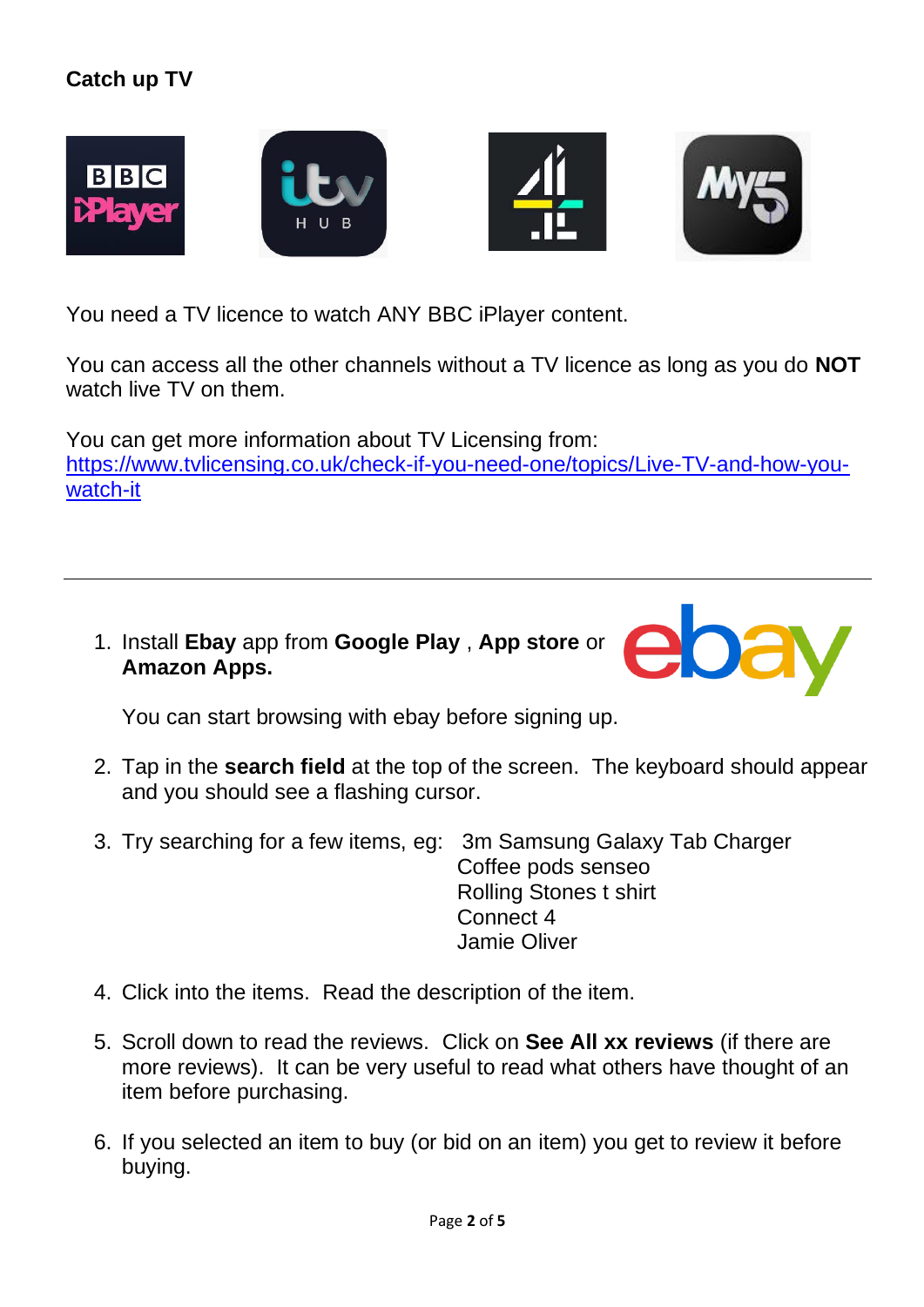1. **Install Google Earth** and **Open** the app.



- 2. Read through and watch the brief tutorial pages using the arrow at the bottom on the screen to get to the next screen.
- 3. **Tap** the **rocket button** when the tutorial screens have finished.
- 4. Tap on the **search** icon (magnifying glass). Type in **London**. **Tap** London on the search results found.
- 5. You can read through the information cards shown **swiping** or **tapping** the arrows to move from one card to the next. **Tap** on the **X** when you have finished with the cards.
- 6. See if you can find Big Ben. **Pinch out** to zoom in.
- 7. **Tap** 3D button at the bottom left of the screen
- 8. Use your fingers to **rotate** the image, **pinch in** to zoom out etc. Swipe in different directions to have a look around London.
- 9. Try Street View. **Tap** on the person icon at the bottom left of the screen. **Tap** on one of the blue circles to load street view for that area. Use the arrows to take a look around.

You could spend hours on Google Earth!

Try searching for different locations:

Try areas you know, such as your home address, places you have visited etc.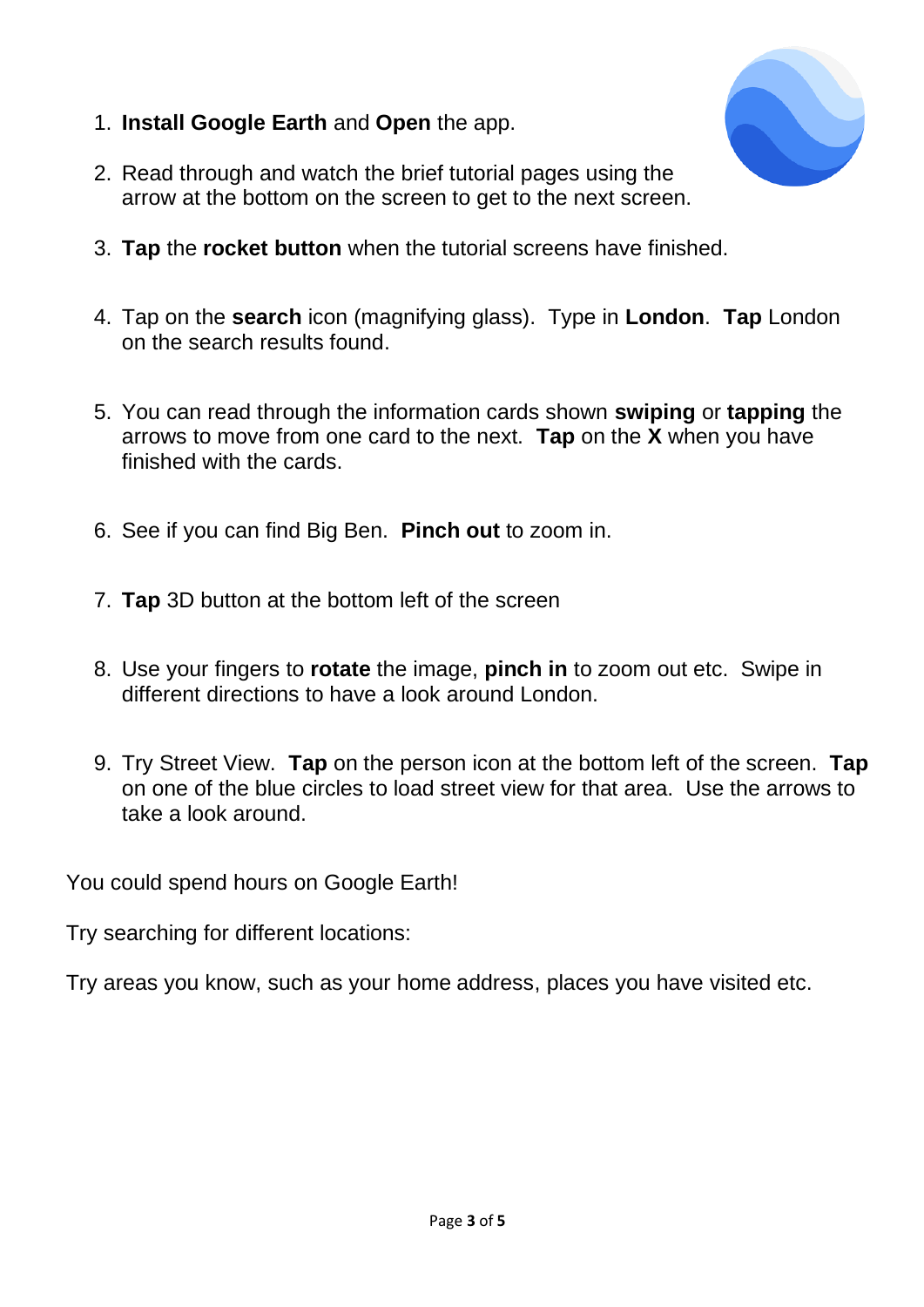

#### **Argos**

You can browse the catalogue by using the search function. Reserve items and pick them up in the store (option to pay online or in the store)



#### **Asda**

Groceries delivered to your home! You can search for your favourite food items, add them to your basket. Select a delivery slot. You will need to register to use this service



### **Patient Access**

GP services. Book, view and cancel appointments online (where available). Order repeat prescriptions online.

You will need to contact your GP practice to get a registration letter to use this service.



## **Facebook**

The world's most popular social media app. Keep in touch with friends worldwide. Get updates from your local restaurant or favourite TV star etc. You will need to register to use this app.;



## **Skype and Messenger**

Probably the most popular messaging apps out there! You can send messages, share photos instantly and have video calls with friends and family worldwide! You will need to register to use these apps.